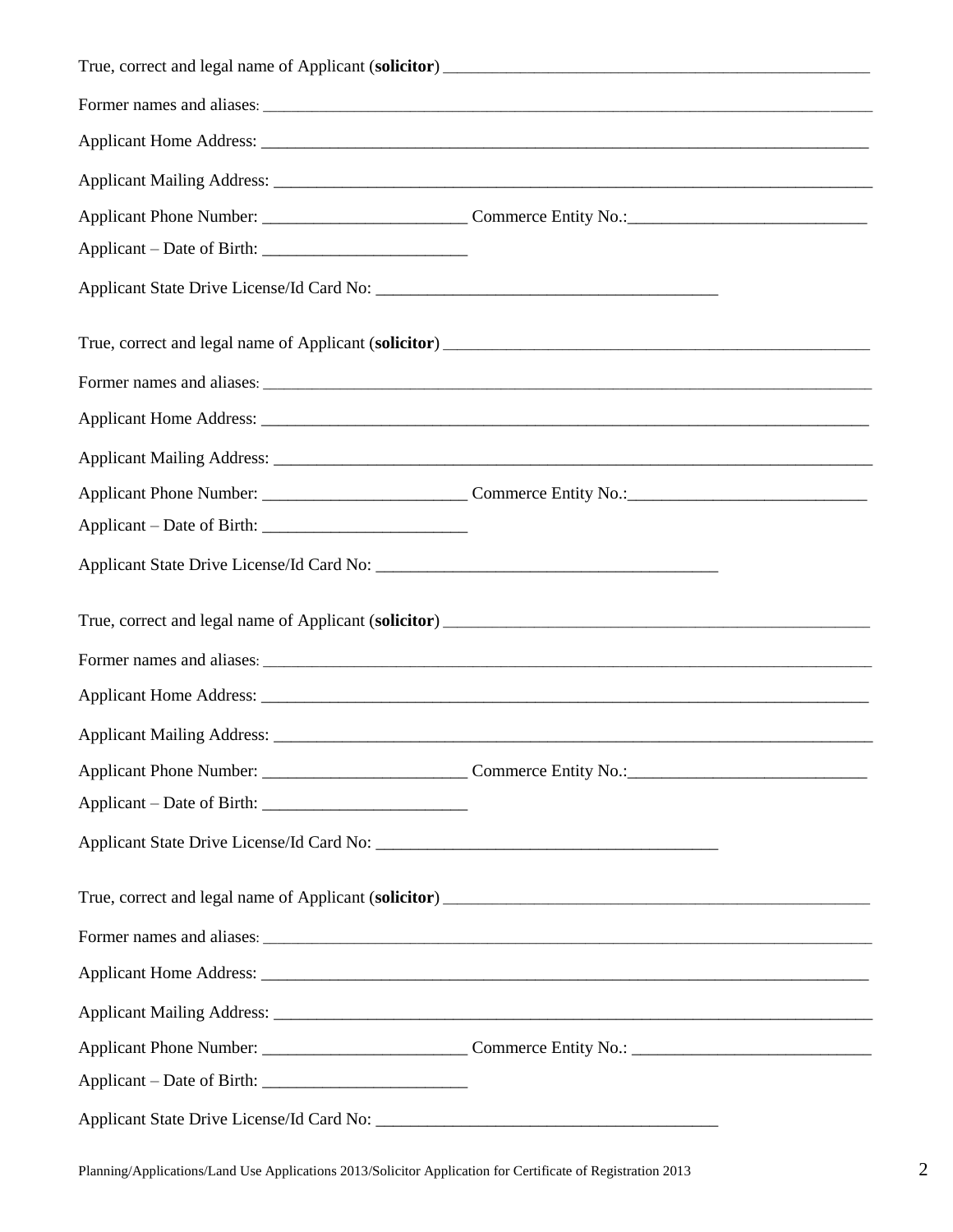| Describe the type and nature of the soliciting that will be done and a description of the types of products or services |  |
|-------------------------------------------------------------------------------------------------------------------------|--|
| that will be offered to consumers:                                                                                      |  |

Provide a brief description of the method of presentation that will be made:

Provide dates and times for which soliciting is planned:

Have you or any of your solicitors ever had any permit, license or certificate of registration in connection with soliciting revoked by any jurisdiction (circle one)? Yes N<sub>o</sub>

If yes, provide a complete explanation of the circumstances:

Have you ever been convicted of a felony or of any crime involving theft, violence, moral turpitude, or other serious offenses within the past five years (circle one)? Yes No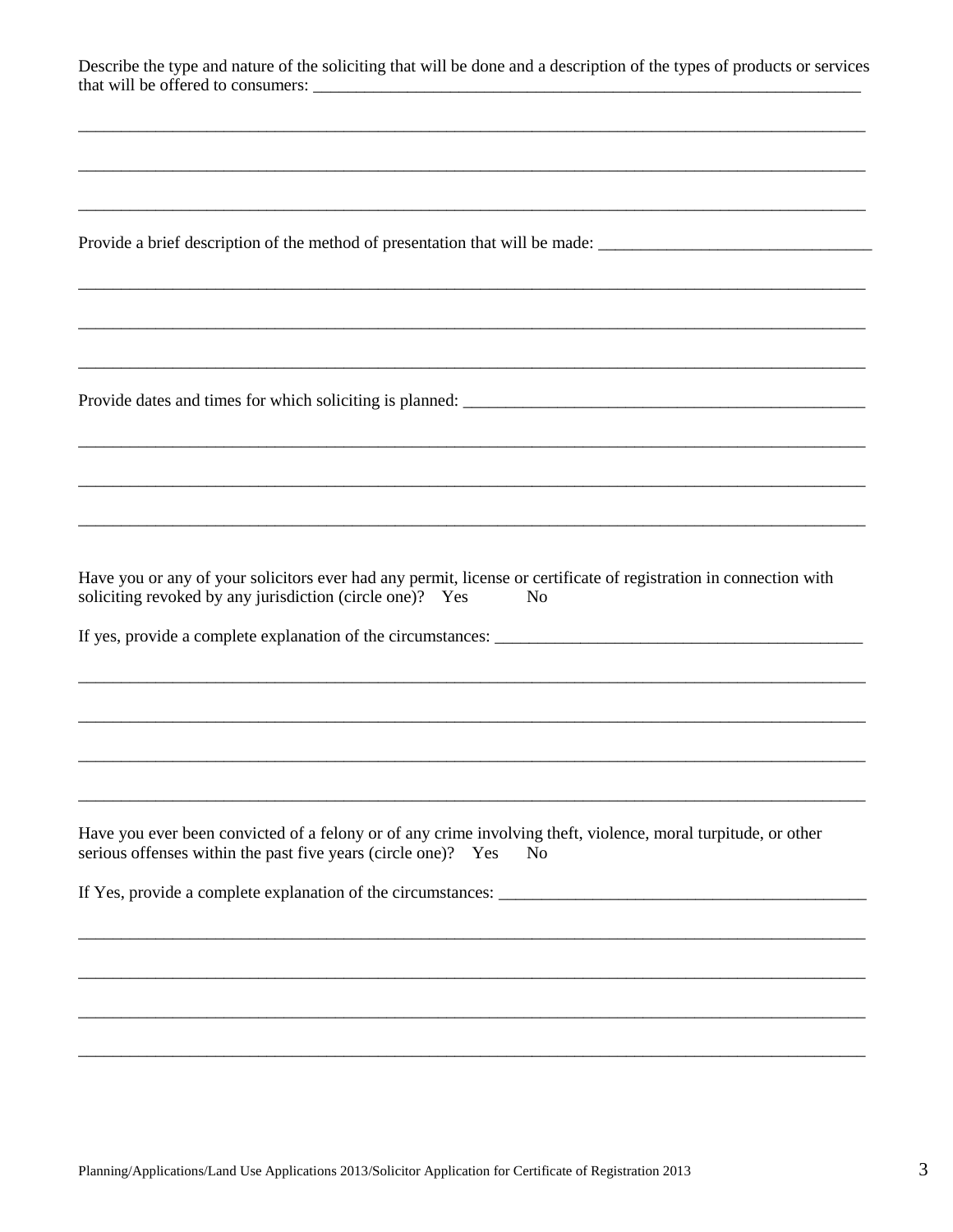#### **CHECKLIST**:

Two photographs of the applicant taken within forty-five days of application, showing the face, head and shoulders of the applicant. The portion of the photographs showing the face, head and shoulders of the applicant shall be approximately no larger than two and one-half inches on each side and no smaller than one and one half inches on each side.

 $\Box$  One of the following to verify true identity:

- $\checkmark$  Valid driver's license issued by any state within the United States;
- $\checkmark$  Valid United States Uniformed Service Identification Card;
- $\checkmark$  Valid passport of the United States:
- $\checkmark$  Such other identification as the Business License Officer may deem acceptable.

Completed application and payment of all fees.

#### **Section VI: Waiver Statement and Applicant Acknowledgement of Written Disclosures and Disqualifying Status**

I, the undersigned do hereby verify, under penalty of perjury, that the information provided herewith is complete, truthful and accurate to the best of my knowledge and belief. I do hereby agree to allow the City to obtain a name/date of birth BCI background check for enforcement purposes of the Midway City Ordinance number 2004- 04. I agree to conduct business in complete accordance with all laws, ordinances, and regulations, governing operation of such business. I acknowledge that soliciting without a valid certificate in plain view may result in revocation of such and/or citation. I understand that once the certificate of registration is issued, it becomes invalid if any of the application information changes and a new application will be required to update the information on record.

| Signature of Applicant:        |  | Date: |  |
|--------------------------------|--|-------|--|
|                                |  |       |  |
| Approval of City Planner:      |  | Date: |  |
| <b>Conditions of Approval:</b> |  |       |  |
|                                |  |       |  |
|                                |  |       |  |
|                                |  |       |  |
|                                |  |       |  |
|                                |  |       |  |
|                                |  |       |  |
|                                |  |       |  |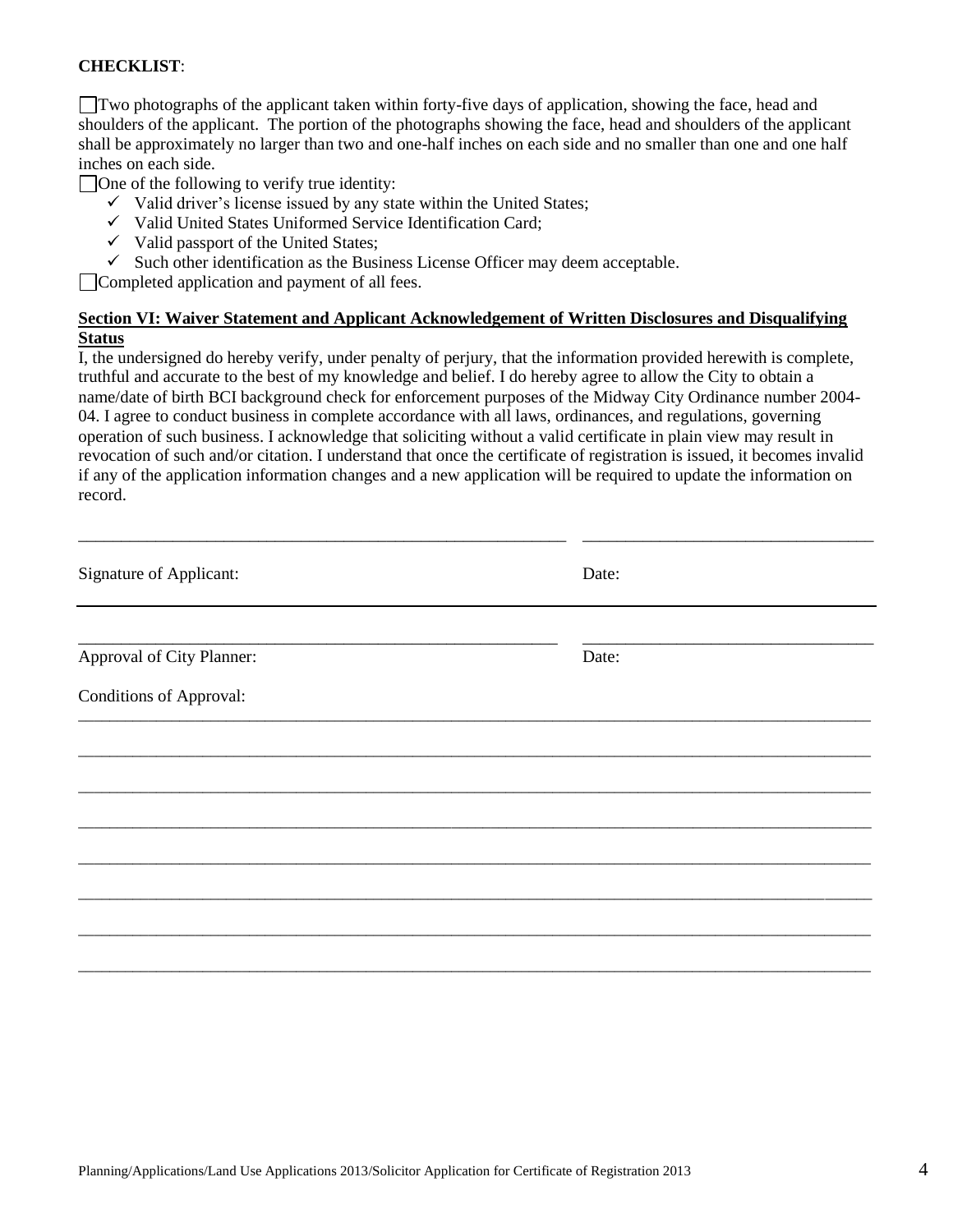**CHAPTER 7.02 DOOR TO DOOR SOLICITATION** 

**Section 7.02.010 Definitions** 

**Section 7.02.020 Solicitation Prohibited** 

**Section 7.02.030 Exception for Invited Solicitor** 

**Section 7.02.040 Exemptions from Title** 

**Section 7.02.050 Charitable Exception** 

**Section 7.02.060 Registration of Solicitors** 

**Section 7.02.070 Application for Solicitation Business License** 

**Section 7.02.080 License Photograph Required** 

**Section 7.02.090 Business License Officer May Refuse to Issue License** 

**Section 7.02.100 Refusal Must be Documented by Business License Officer** 

**Section 7.02.110 Proof of Identification Required** 

**Section 7.02.120 Fees** 

**Section 7.02.130 Registration Complete with Issuance** 

**Section 7.02.140 Form of License and Badge** 

**Section 7.02.150 Maintenance of Registry** 

**Section 7.02.160 Renewal of Solicitation Business License** 

**Section 7.02.170 Non-transferability** 

**Section 7.02.180 Deceptive Soliciting Practices Prohibited** 

**Section 7.02.190 Revocation of Solicitation Business License** 

**Section 7.02.200 Appeal** 

**Section 7.02.210 "No Soliciting" Notice** 

**Section 7.02.220 Duties of Solicitors** 

**Section 7.02.230 Time of Day Restrictions** 

**Section 7.02.240 Penalties** 

### **Section 7.02.010 Definitions**

For the purposes of this Chapter, the following definitions shall apply:

A. Solicitation or soliciting. Any of the following activities conducted at a privately owned residence or dwelling:

1. Seeking to sell or to obtain orders for the sale or exchange of goods, wares, merchandise or perishables of any kind, for any kind of remuneration or consideration, regardless of whether contemporaneous, advance or delayed payment is sought.

2. Seeking to obtain prospective customers to apply for or to purchase insurance, subscriptions to publications, or publications.

3. Seeking to obtain contributions of money or any other thing of value for the benefit of any association, organization, corporation, or program.

4. Seeking to obtain orders or prospective customers for goods or services.

5. Other activities falling within the commonly accepted definition of "Soliciting."

B. Solicitor or solicitors. A person or persons engaged or intending to engage in the activities defined as "soliciting."

C. Solicitation Business License. A license described by and issued pursuant to this Title.

# **Section 7.02.020 Solicitation Prohibited**

Unless otherwise authorized or permitted pursuant to the terms and provisions of this Title, solicitation, as defined by this Title, within the boundaries of Midway City, is prohibited and is punishable as set forth in this Title.

# **Section 7.02.030 Exception for Invited Solicitor**

The prohibition under this Section shall not apply if the owner or occupant of the residence or dwelling has previously and specifically invited the solicitor to the residence or dwelling for purposes of solicitation.

# **Section 7.02.040 Penalties**

The terms and provisions of this Title do not apply to persons engaged in noncommercial distribution of religious tracts and information, door-to-door canvassing and pamphleteering as vehicles for the dissemination of ideas, or political activities conducted by a candidate or on behalf of a candidate in a recognized national, state or local election.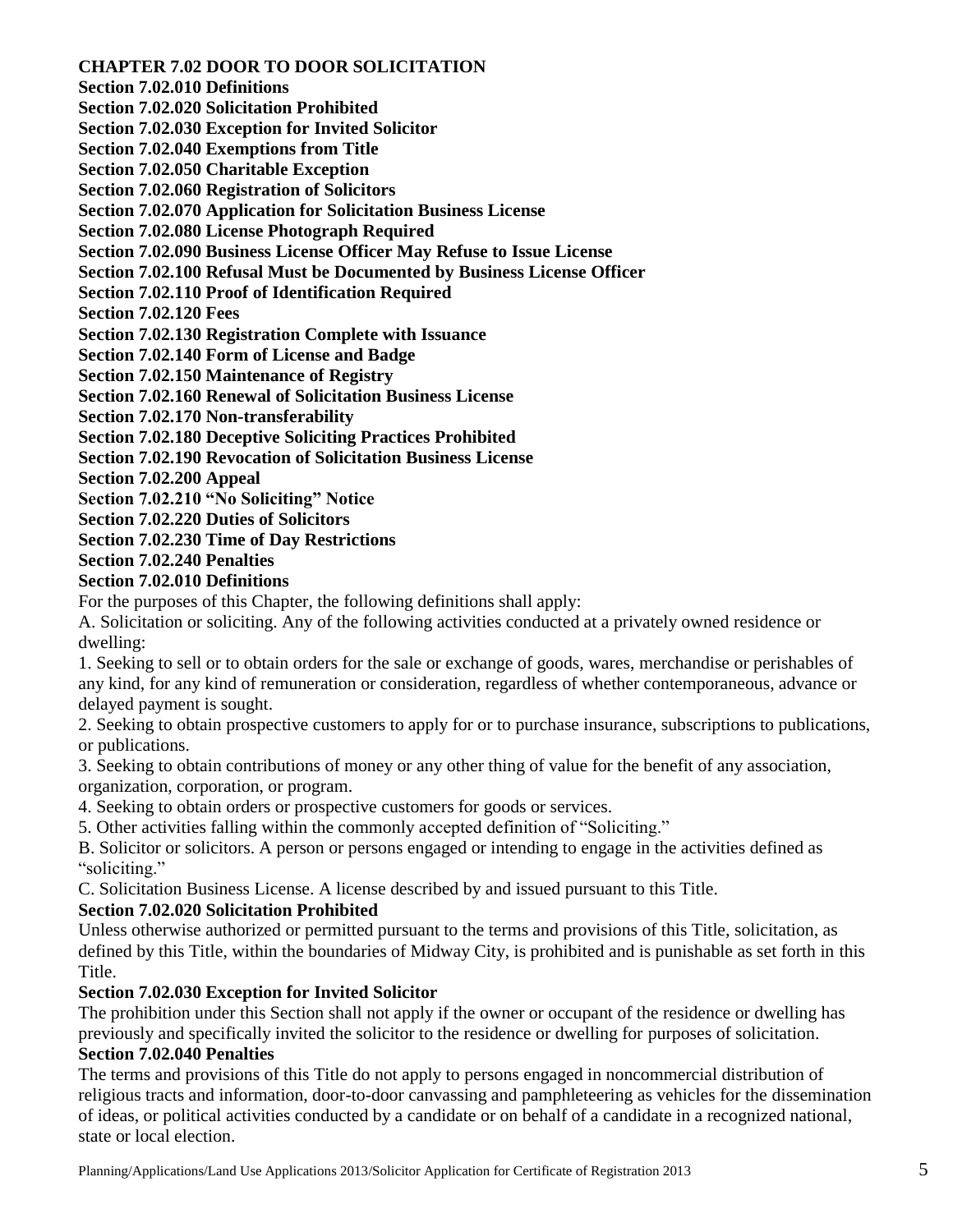#### **Section 7.02.050 Charitable Exception**

A solicitor shall not be required to obtain a solicitation business license if the solicitor represents a charitable organization recognized as such under regulations issued by the Internal Revenue Service (IRS) pursuant to its authority created by the terms of 26 U.S.C. Sec. 501. Any solicitor claiming such exception shall provide written verification to the Business License Officer and receive approval from the Business License Officer prior to engaging in any soliciting within the City. The charitable exception shall apply generally to persons making solicitations for a church, religious organization or charitable organization recognized by the IRS as a non-profit corporation, and shall include any unincorporated association or corporation under the supervision and control of any church, charitable organization or religious organization, if the church or organization is tax exempt under IRS regulations. The charitable exception shall apply to students soliciting contributions to finance educational and/or extracurricular social, athletic, artistic, scientific or cultural programs, provided that the solicitation has been approved by the school principal or superintendent of schools. Solicitation under this Section is permitted; however, if the owner or occupant of the residence or dwelling has complied with the "No Soliciting" provisions in this Chapter, then soliciting is prohibited.

### **Section 7.02.060 Registration of Solicitors**

All persons not exempted or excepted as provided in this Title who desire to engage in soliciting within the City shall, prior to doing so, apply to the Business License Officer for a solicitation business license. The solicitation business license executed by the Business License Officer or designee shall be maintained by the Business License Officer and a legal copy shall be carried by the solicitor at all times while soliciting. While engaging in soliciting, a solicitor shall show proof of a valid solicitation business license for inspection upon request by the Business License Officer or designee, an owner or occupant of a residence or dwelling, or a law enforcement officer.

# **Section 7.02.070 Application for Solicitation Business License**

A. The Business License Officer shall provide a standard form business license application for solicitors. Applicants shall state upon oath or affirmation that the information is truthfully provided to the best of the knowledge and belief of the applicant. The applicant shall supply the following information on the application form:

- 1. The applicant's true, correct and legal name, including any former names and aliases;
- 2. The applicant's home mailing address;
- 3. The name and address of any organization for which the applicant will be soliciting;
- 4. The names and addresses of applicant's officers and managers and aliases, if any;

5. The type and nature of the soliciting that will be done and a description of the types of products or services that will be offered to consumers;

- 6. A brief description of the method of presentation that will be made;
- 7. The dates, times and location for which soliciting is planned;

8. Whether a permit, license or certificate of registration in connection with soliciting has ever been revoked by any jurisdiction, and if so, an explanation of the circumstances;

9. A statement of whether the applicant has been convicted of a felony or of any crime involving theft, violence, moral turpitude, or other serious offenses within five years prior to application and if so, an explanation of the circumstances. The Business License Officer shall have authority and discretion to verify said criminal history by background check, or by any lawful means, and the applicant shall be required to cooperate in such verification by providing authorization for release of information from government agencies or other entities as necessary. Such authority for investigation and requirement of cooperation shall continue in force throughout all periods during which a solicitor holds a solicitation business license issued by the City. B. If any of the information listed in items 1. through 9. above has changed, a person holding a valid solicitation business license must notify the City in writing of such change prior to engaging in any further soliciting.

#### **Section 7.02.080 License Photograph Required**

A. The applicant shall provide to the Business License Officer two photographs of the applicant taken within 45 days of application showing the face, head and shoulders of the applicant. The portion of the photographs showing the face, head and shoulders of the applicant shall be approximately no larger than two and one-half inches on each side and no smaller than one and one half inches on each side.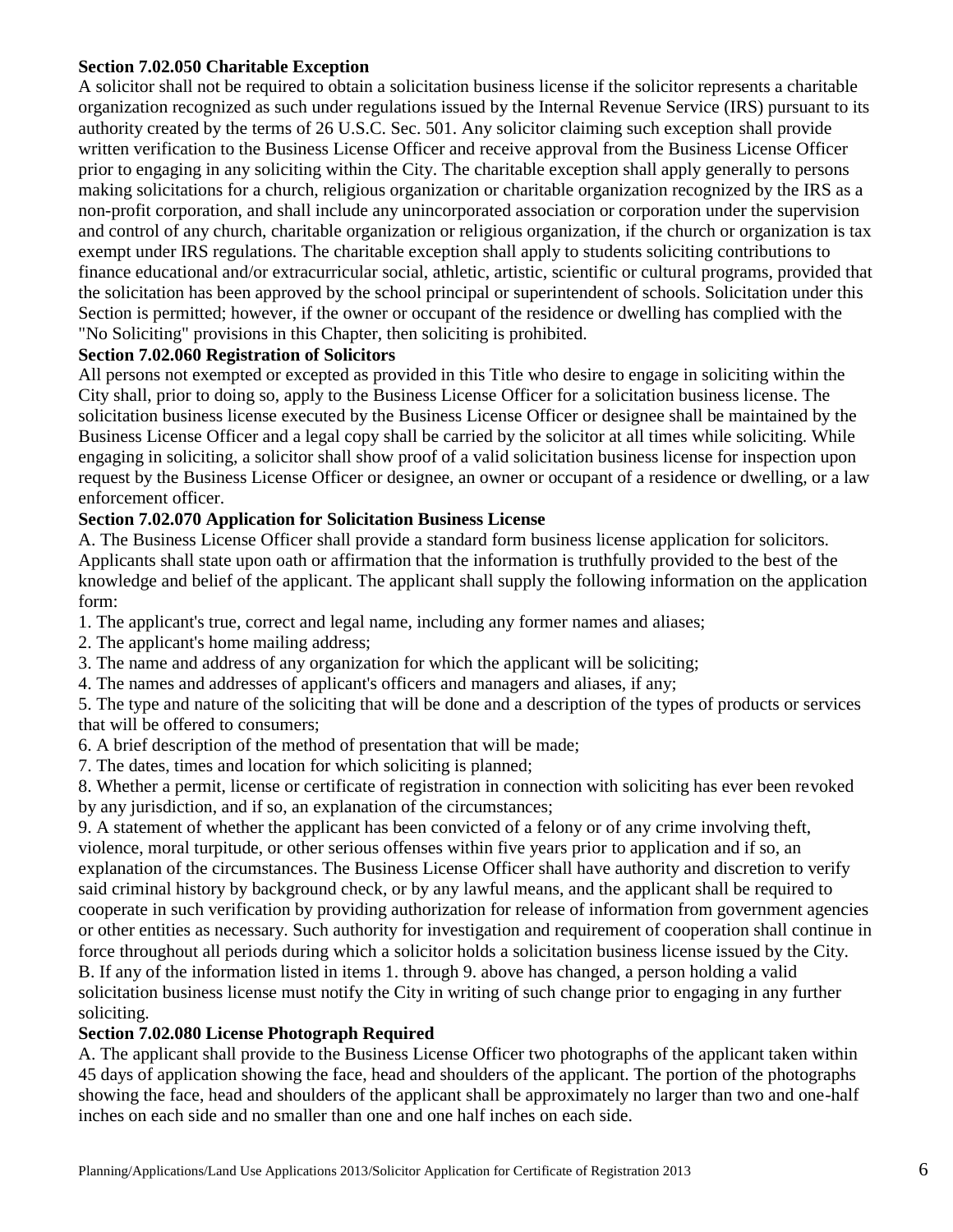B. Upon review of an application, the Business License Officer shall issue a solicitation business license by the close of business on the third business day (not including the day of application) after receipt of the application if the application is complete and satisfactory.

# **Section 7.02.090 Business License Officer May Refuse to Issue License**

Upon review, the Business License Officer may refuse to issue a solicitation business license or renewal license to the applicant for any of the following reasons:

A. The location and/or time of solicitation would endanger the safety and welfare of solicitors or their customers.

B. The applicant has falsified information on the application.

C. The applicant has been convicted of a felony or of any crime involving theft, violence, moral turpitude, or other serious offenses within five years prior to application.

D. There is no satisfactory proof as to the authority of the applicant to serve as an agent to the principal.

E. The applicant has been denied a license under this Title within the immediate past year, unless the applicant can and does show to the satisfaction of the Business License Officer that the reasons for such earlier denial no longer exist.

F. The application is incomplete.

G. Any other reason rendering it manifestly inappropriate to issue a solicitation business license.

# **Section 7.02.100 Refusal Must be Documented by Business License Officer**

In the case of rejection of an application, the Business License Officer's rejection and the reasons for rejection shall be communicated in writing to the applicant by personal service or by mail to the address shown on the application.

# **Section 7.02.110 Proof of Identification Required**

A**.** No solicitation business license shall be issued to any applicant until the applicant establishes proof of identification.

B. The Business License Officer shall verify an applicant's true identity by use of any of the following which bear a photograph of said applicant:

1. A valid driver's license issued by any state within the United States.

2. A valid United States Uniformed Service Identification Card.

3. A valid passport of the United States.

4. Such other identification as the Business License Officer may deem acceptable.

# **Section 7.02.120 Fees**

Any person applying for or renewing a solicitation business license shall pay to the. City Treasurer the current applicable fee as set by the City Council from time to time.

#### **Section 7.02.130 Registration Complete with Issuance**

Registration shall be complete when the Business License Officer issues the solicitation business license. **Section 7.02.140 Form of License and Badge** 

A. Each solicitation business license shall list the name and address of the individual solicitor and of any organization on whose behalf the solicitor is authorized to solicit, the date on which the license expires, the kinds of goods or services to be offered for sale, and shall be dated and signed by the Business License Officer or designee.

B. Each registered solicitor shall, at all times while the solicitor is engaged in soliciting, wear prominently on his or her person a badge issued by the City displaying the name and address of the solicitor and the organization with which the solicitor is associated, and one of the two photographs submitted with the application.

# **Section 7.02.150 Maintenance of Registry**

The Business License Officer shall maintain and make available for public inspection a record of every application received together with any information and photographs pertaining thereto, all solicitation business licenses issued, and all denials of applications.

### **Section 7.02.160 Renewal of Solicitation Business License**

A solicitation business license shall be valid for the calendar year in which it was issued and shall expire at midnight on December 31st of the year issued without regard to the date of issuance. Any solicitation business license in good standing may be renewed upon request of the registered solicitor. The applicant shall be required to complete a renewal application providing the information required in the initial registration.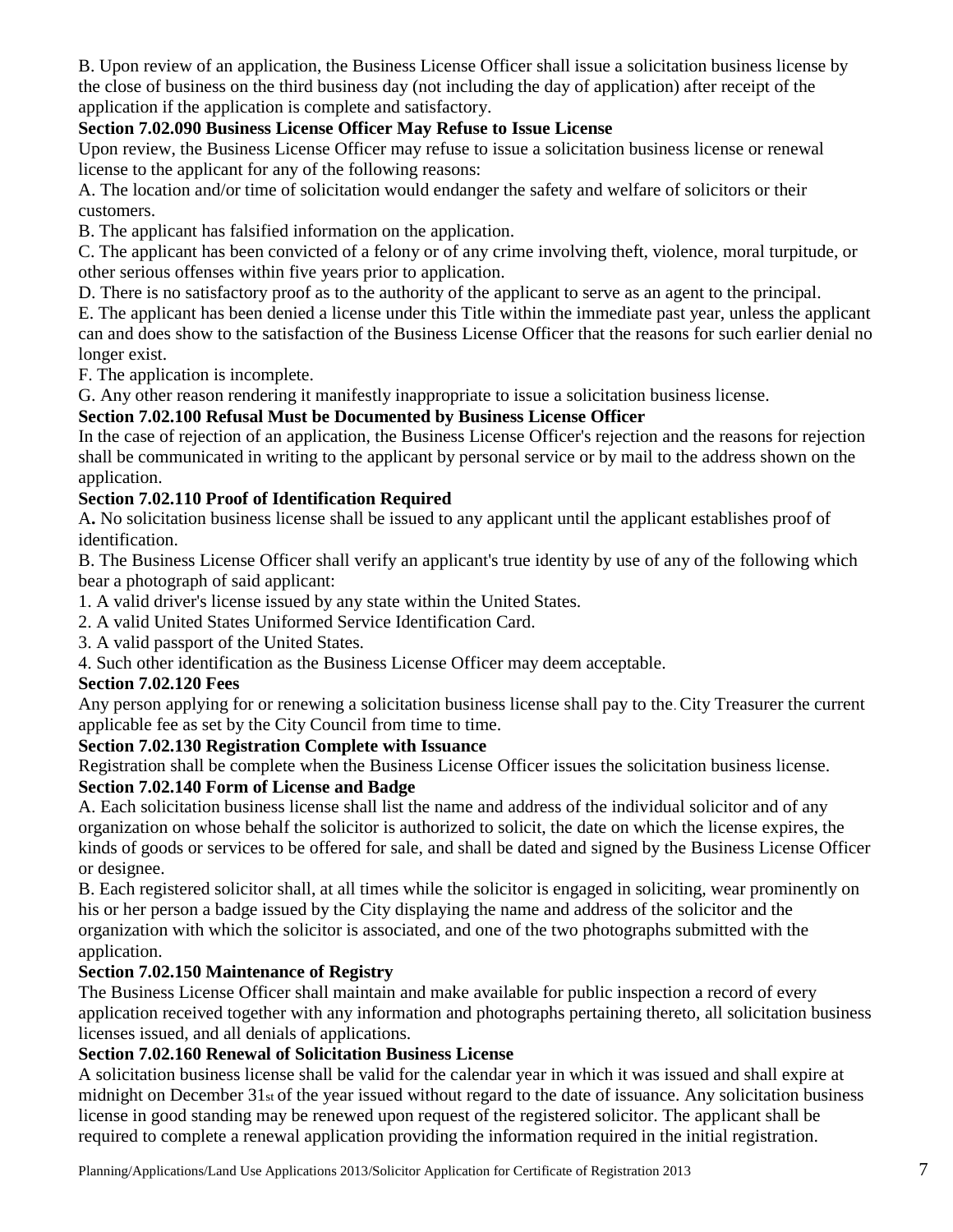#### **Section 7.02.170 Non-transferability**

Solicitation business licenses shall be issued only in the name of the applicant and the firm, corporation, or association on whose behalf the applicant is authorized to solicit. The solicitation business license shall be non-transferable from an individual to another individual, from individual to firm, from firm to firm, and from firm to individual. It shall be a violation of this for Title a solicitor whose solicitation business license authorizes soliciting on behalf of a firm named in the license to solicit on behalf of any other firm, organization, or association, or for any purpose other than that specified on the application. Any solicitation business license used by a person other than the person for whom it was originally issued shall be forfeited, confiscated and immediately cancelled.

# **Section 7.02.180 Deceptive Soliciting Practices Prohibited**

A. No solicitor shall intentionally or recklessly make any materially false or fraudulent statement in the course of soliciting.

B. A solicitor shall immediately disclose to all consumers during face-to-face solicitation the name of the solicitor, the name of the entity (if any) with whom the solicitor is associated, and the purpose of the solicitor's contact with the consumer.

C. No solicitor shall use a fictitious name, an alias, or any name other than his or her true and correct name and the true and correct name of the entity with whom he or she is associated.

D. No solicitor shall represent directly or by implication that the City endorses the solicitation or that the granting of a solicitation business license implies any endorsement by the City of the solicitor's product or service or of the individual solicitor.

#### **Section 7.02.190 Revocation of Solicitation Business License**

The Business License Officer shall revoke any solicitation business license issued pursuant to the provisions of this if t Title he registrant is determined to have violated this or is Title determined to no longer meet the qualifications for the license as set forth in this Title. Notice of revocation shall be immediately given to the licensee by personal service or by mail to the address listed on the application and to the organization, if any, with which the registrant is associated. Immediately upon the giving of such notice, the license shall become null and void and shall remain so unless the revocation order is rescinded.

#### **Section 7.02.200 Appeal**

Appeal shall be as provided in this Title.

#### **Section 7.02.210 "No Soliciting" Notice**

A. Any owner or occupant of a residence or dwelling desiring to secure the protection of this Title shall give notice of a desire to refuse solicitors by displaying a placard or sign no smaller than twelve square inches stating "No Soliciting," "No Solicitors," "No Trespassing" or words of similar import which shall be posted on or near the main entrance door or on or near the property line adjacent to the sidewalk leading to the residence or dwelling.

B. The display of such sign or placard shall be deemed to constitute notice to any solicitor that the inhabitant of the residence or dwelling does not desire to receive and/or does not invite solicitors.

#### **Section 7.02.220 Duties of Solicitors**

A. Every solicitor shall, prior to entering the premises on which a residence or dwelling is located, examine the sidewalk leading to the residence or dwelling unit and the door and areas near the door for any "No Soliciting" sign or placard or any other notice or sign notifying a solicitor not to solicit on the premises, such as, but not limited to, "No Trespassing" and "No Solicitors" signs. If such sign or placard is posted the solicitor shall desist from any efforts to solicit at the residence or dwelling and shall immediately depart from such property. Possession of a solicitation business license does not in any way relieve any solicitor of this duty.

B. It is a violation of this Title for any solicitor to knock on the door, ring the doorbell or in any other manner attempt to attract the attention of an occupant of a residence or dwelling that bears a "No Soliciting" or similar sign or placard. It is a violation of this Title for any solicitor through ruse, deception, or concealment of a purpose to solicit, to take action calculated "or similar sign or placard.

C. Any solicitor who is at any time asked or told by the occupant of a residence or dwelling to leave shall immediately and peacefully depart.